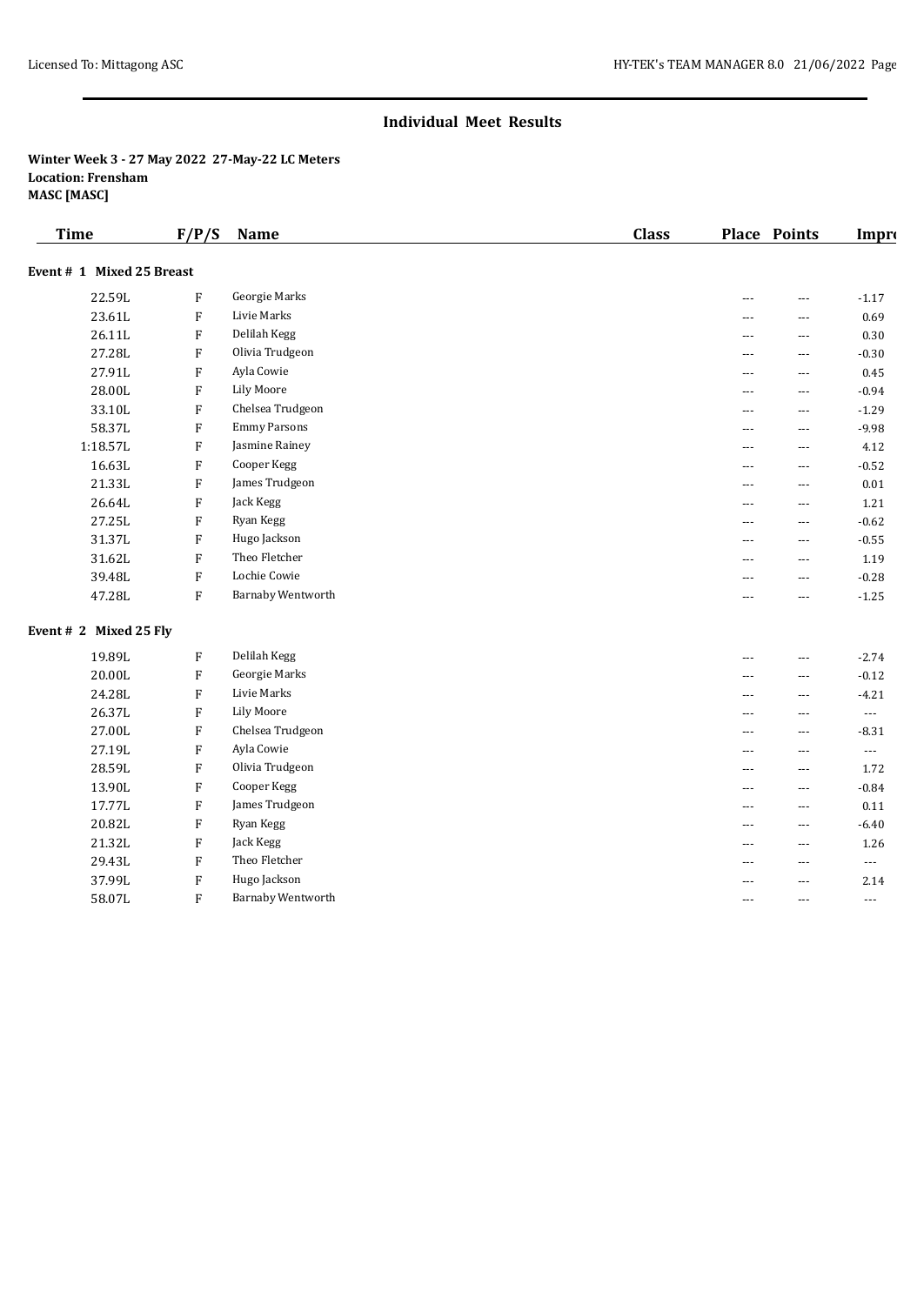#### **Individual Meet Results**

## **Winter Week 3 - 27 May 2022 27-May-22 LC Meters MASC [MASC]**

| <b>Time</b>               | F/P/S                     | Name                     | <b>Class</b> |                | Place Points | Impro   |
|---------------------------|---------------------------|--------------------------|--------------|----------------|--------------|---------|
| Event # 3 Mixed 50 Free   |                           |                          |              |                |              |         |
| 39.16L                    | F                         | Delilah Kegg             |              | ---            | ---          | 2.41    |
| 40.80L                    | F                         | Georgie Marks            |              | ---            | ---          | 2.36    |
| 44.16L                    | F                         | Livie Marks              |              | ---            | ---          | $-1.91$ |
| 50.51L                    | $\boldsymbol{\mathrm{F}}$ | Ayla Cowie               |              | $\overline{a}$ | ---          | 4.94    |
| 54.40L                    | F                         | Olivia Trudgeon          |              | ---            | ---          | 6.81    |
| 55.06L                    | F                         | <b>Lily Moore</b>        |              | ---            | ---          | 4.93    |
| 57.08L                    | $\boldsymbol{\mathrm{F}}$ | Chelsea Trudgeon         |              | $\overline{a}$ | ---          | 0.43    |
| 1:15.70L                  | $\boldsymbol{\mathrm{F}}$ | <b>Emmy Parsons</b>      |              | ---            | ---          | 4.05    |
| 1:49.60L                  | F                         | Jasmine Rainey           |              | ---            | ---          | $-5.49$ |
| 29.20L                    | F                         | Cooper Kegg              |              | $\overline{a}$ | ---          | $-0.04$ |
| 36.68L                    | $\boldsymbol{\mathrm{F}}$ | James Trudgeon           |              | ---            | ---          | 0.37    |
| 37.50L                    | F                         | Jack Kegg                |              | ---            | ---          | 0.07    |
| 40.06L                    | F                         | Ryan Kegg                |              | $\overline{a}$ | ---          | $-1.50$ |
| 52.34L                    | $\boldsymbol{\mathrm{F}}$ | Theo Fletcher            |              | ---            | ---          | 3.69    |
| 1:11.03L                  | F                         | Hugo Jackson             |              | ---            | ---          | 7.75    |
| 1:20.87L                  | F                         | <b>Barnaby Wentworth</b> |              | ---            | ---          | 0.25    |
| 1:24.89L                  | F                         | Lochie Cowie             |              | ---            | ---          | 7.11    |
| Event # 4 Mixed 50 Breast |                           |                          |              |                |              |         |
| 52.17L                    | $\boldsymbol{\mathrm{F}}$ | Georgie Marks            |              | $---$          | ---          | 0.77    |
| 52.35L                    | F                         | Livie Marks              |              | $---$          | ---          | $-1.82$ |
| 59.89L                    | F                         | Delilah Kegg             |              | $---$          | ---          | 4.39    |
| 1:06.37L                  | F                         | Ayla Cowie               |              | $\overline{a}$ | $\cdots$     | 3.43    |
| 1:08.47L                  | F                         | Olivia Trudgeon          |              | $---$          | ---          | 7.74    |
| 1:09.74L                  | F                         | <b>Lily Moore</b>        |              | $---$          | ---          | 5.94    |
| 1:23.54L                  | F                         | Chelsea Trudgeon         |              | $\overline{a}$ | $---$        | 6.95    |
| 2:09.25L                  | F                         | <b>Emmy Parsons</b>      |              | $---$          | $\cdots$     | 13.36   |
| 42.22L                    | F                         | Cooper Kegg              |              | $---$          | ---          | $-1.02$ |
| 44.69L                    | F                         | James Trudgeon           |              | $\overline{a}$ | $\cdots$     | 1.26    |
| 57.39L                    | F                         | Jack Kegg                |              | $\overline{a}$ | $\cdots$     | $-0.89$ |
| 1:04.03L                  | F                         | Ryan Kegg                |              | $---$          | ---          | 1.85    |
| 1:15.59L                  | F                         | Theo Fletcher            |              | $---$          | $---$        | 3.78    |
| 1:30.03L                  | F                         | Lochie Cowie             |              | $---$          | $---$        | 0.62    |
| 1:37.72L                  | F                         | Hugo Jackson             |              | $---$          | $---$        | 21.21   |
| Event # 5 Mixed 50 Fly    |                           |                          |              |                |              |         |
| 48.09L                    | F                         | Georgie Marks            |              | ---            | ---          | 1.74    |
| 52.14L                    | ${\rm F}$                 | Delilah Kegg             |              | ---            | $\cdots$     | 8.08    |
| 1:05.09L                  | F                         | Ayla Cowie               |              | ---            | $---$        | 1.93    |
| 1:11.09L                  | F                         | Livie Marks              |              | ---            | $\cdots$     | 3.33    |
| 1:16.06L                  | F                         | Olivia Trudgeon          |              | ---            | $\cdots$     | 10.09   |
| 1:24.57L                  | F                         | Chelsea Trudgeon         |              | ---            | $\cdots$     | 14.55   |
| 29.16L                    | F                         | Cooper Kegg              |              | ---            | $\cdots$     | $-3.12$ |
| 42.77L                    | F                         | James Trudgeon           |              | ---            | ---          | 2.17    |
| 50.32L                    | $\rm F$                   | Jack Kegg                |              | ---            | $\cdots$     | 4.10    |
| 51.42L                    | F                         | Ryan Kegg                |              | ---            | ---          | 3.67    |